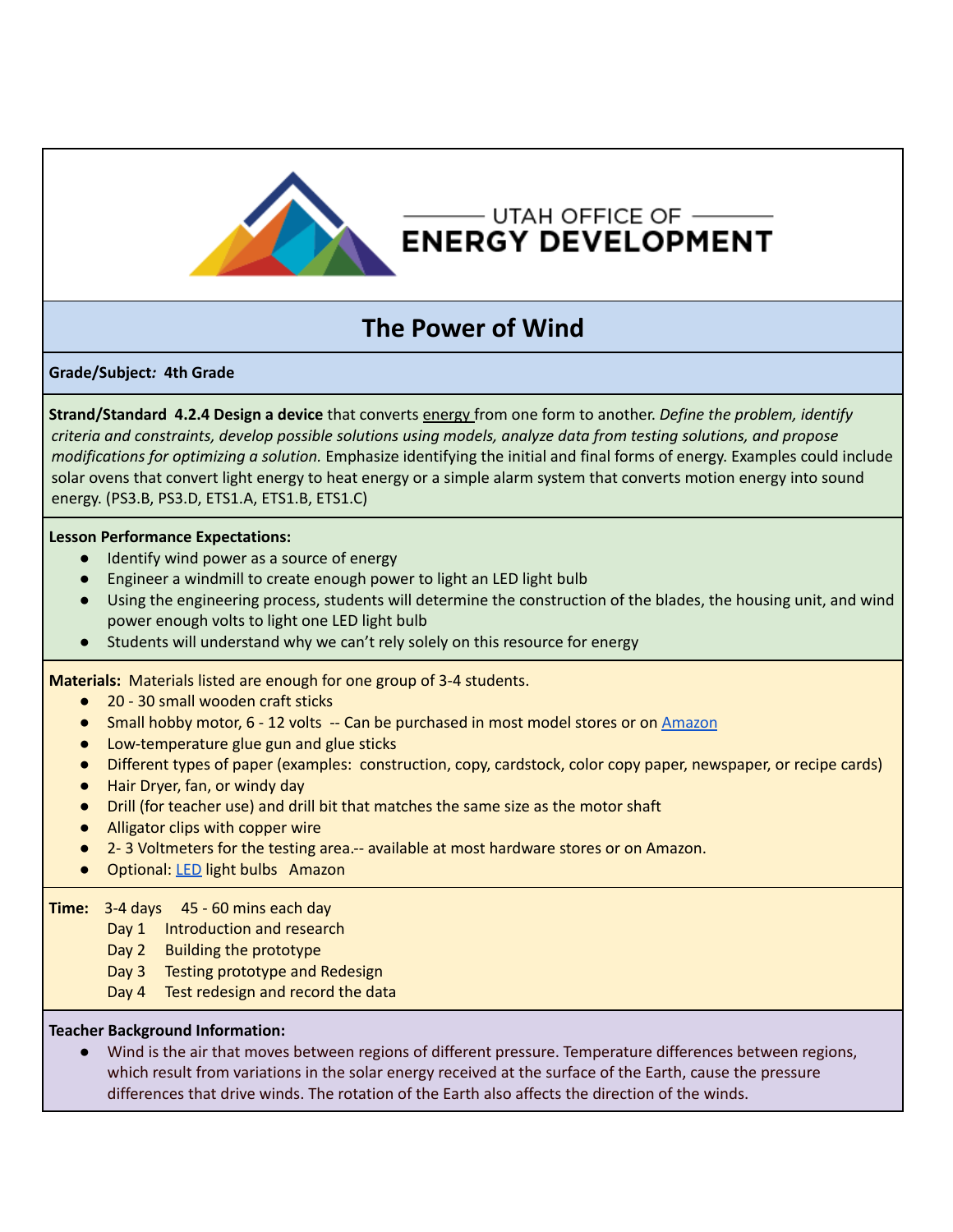#### ● [OED Wind Energy Video](https://www.youtube.com/watch?v=2UqVwvnXzNM)

- Wind is a powerful force that can be used to produce energy. It is a renewable energy source, which means we can use it repeatedly without ever using it up. Wind power is also an emissions-free energy source. Challenges to wind energy are finding ways to capture its power. Engineers designed wind turbines that look little like windmills to do just that. You may have seen wind farms or groups of wind turbines in certain parts of Utah. They often resemble tall, white pinwheels on a large "stick."
- A typical wind turbine contains numerous components, many of which are made from steel, cast iron, and concrete. Some parts of the wind turbine require materials mined here in Utah, like copper, iron, and zinc, so an increase in the number of wind turbines manufactured also generates an increased need for mining.
- How does a wind turbine work? The turbine blades connect to a gearbox, which spins it faster and connects to the generator. As the wind blows, the blades of the turbines spin, which turns into a generator that creates electricity for our use. A turbine also has a brake in case the wind starts blowing too fast.
- Wind turbines may also slow or stop, producing little or no electricity when the wind blows slowly or not at all.
- Utah Geological Survey identified wind development zones covering approximately 1838 square miles in Utah or about 2% of the state's surface area. These zones can produce up to 9145 MW of wind generating capacity. Currently, there are three wind farms in Utah: Spanish Fork Wind Park in Utah County, Latigo Wind Park in San Juan County, and Utah's largest wind energy project, Milford Wind, in Millard and Beaver Counties.

#### **Student Background Knowledge:**

Students need to know how to read a voltmeter. Video on How to read a voltmeter: The Best [Multimeter](https://youtu.be/bF3OyQ3HwfU) Tutorial (4:35 min)

Teacher Step by Step: A 3-d lesson should insist students do the thinking. Provide time and space for the students **to experience the phenomenon and ask questions. The student sheet provided below provides guidance but is only an example of how students might respond.**

Teacher Preparation:



To prep the windmill portion, glue two craft sticks together in the middle. Once the glue sets, drill a hole in the middle. It should fit tightly around the drive shaft on the mini motor. A drill could be useful during the project in case students need to make some changes. It is also suggested to make extra cross pieces. You will need to divide the students into groups of 3-4 students.

#### **Day 1:** Introduction and Research

Introduce the Problem to the students on page 1. Allow students to discuss (3-5 mins) their knowledge of windmills, where they have seen them, and how they work. After the discussion, let the students come up with some questions they may need to know before they create a windmill. Have them write down their questions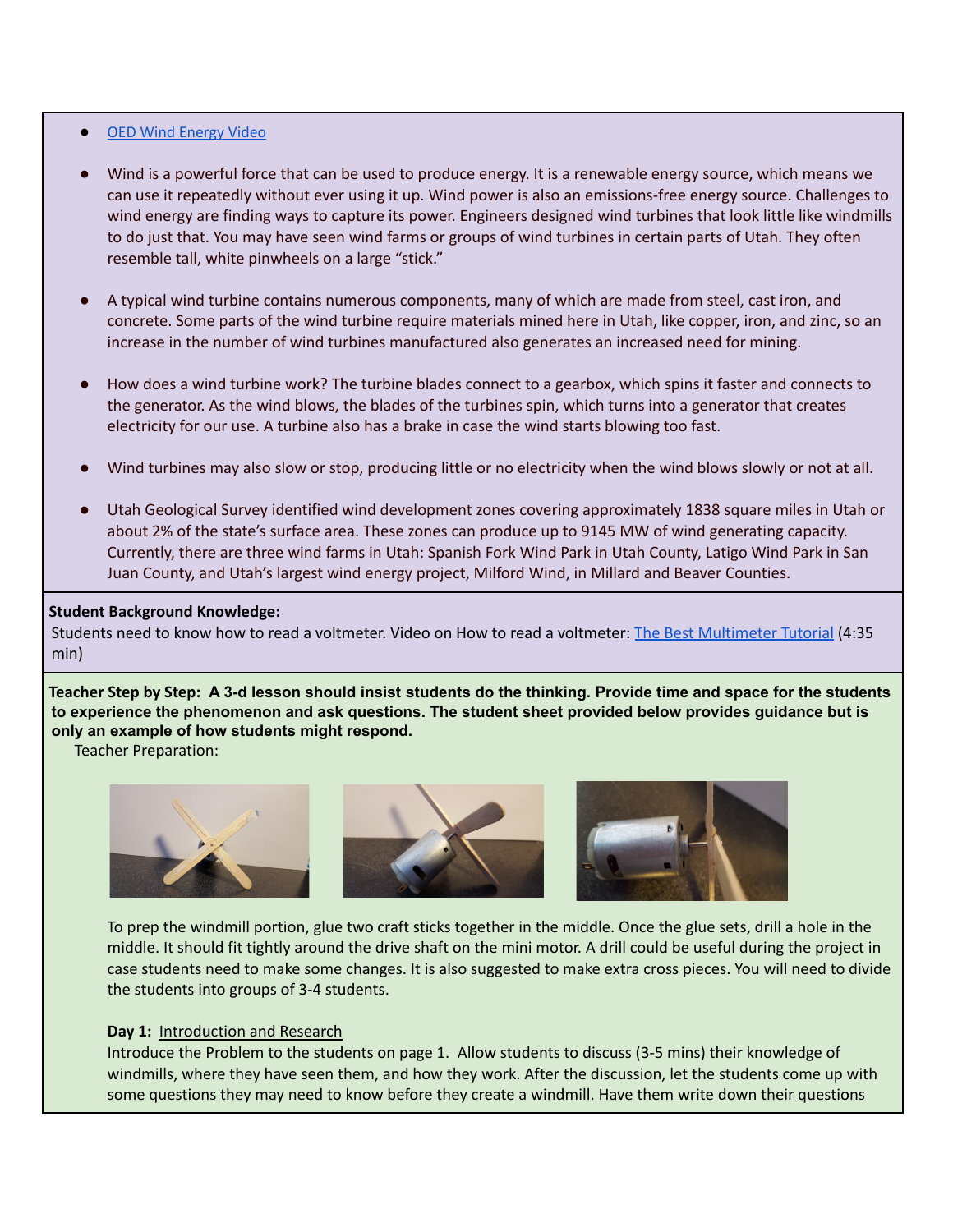and draw a model of their knowledge of what a windmill will look like on the outside and how it functions on the inside. As a class, look at each groups' questions but do not answer the questions.

Research: The student worksheet has links to videos on turbines and energy production. Students will need to take notes and look at the previous model they drew. Have students work quietly on their notes and designs.

Bring the students together in their groups. Ask: How would you change your model to make it more effective and efficient? Decide within your group what design to use that creates an energy-generating windmill.

The student groups will use their research to create a model that will meet the criteria and constraints. Make sure they know that time to build their prototype is limited. Students will also need to look at what supplies are available to use. (You can make some changes to some of the building supplies.) Groups must make a list of supplies that they will be using. They will also need to have a detailed model with notes of the length of blades, the height of the windmill, etc.

**Day two:** Building your Prototype Students build their original prototype

#### **Day three:** Testing, Analyzing, and Redesign

Teacher prep: Set up an area where the students can test their prototype by setting up a hairdryer or fan. Place the voltmeters nearby so students can test their prototypes. Video on How to read a voltmeter: The Best [Multimeter](https://youtu.be/bF3OyQ3HwfU) Tutorial (4:35 minutes)

Student groups can test their prototype, writing down the amount of energy they have created using wind. They will record the volts on the voltmeter and any additional observations (for example, blades not long enough, blades hitting the base, etc.)

Once the group has tested their prototype, the students need to answer the analysis questions. Students will then get an opportunity to redesign and adjust their prototypes. Explain that they don't need to start over but can use this redesign to look at the problems and use different ideas to develop a solution. Allow time for the students to make the changes to their prototype.

#### **Day four:** Testing Redesign and analyzing data

Have students test their redesigns and analyze the data. Once the groups have discussed their data, have students complete the Interpretation and conclusion portion of the worksheet.

**Assessment of Student Learning.** Students will complete the Interpretation or Conclusion page. The following questions are asked:

- 1) Did your prototype meet the Criteria? Why or why not?
- 2) Did your group succeed in creating wind power? How did the redesign changes help your project?
- 3) What other changes in the design could you make in the prototype?
- 4) What did you learn in the process of designing and testing your project?

#### **Standardized Test Preparation:**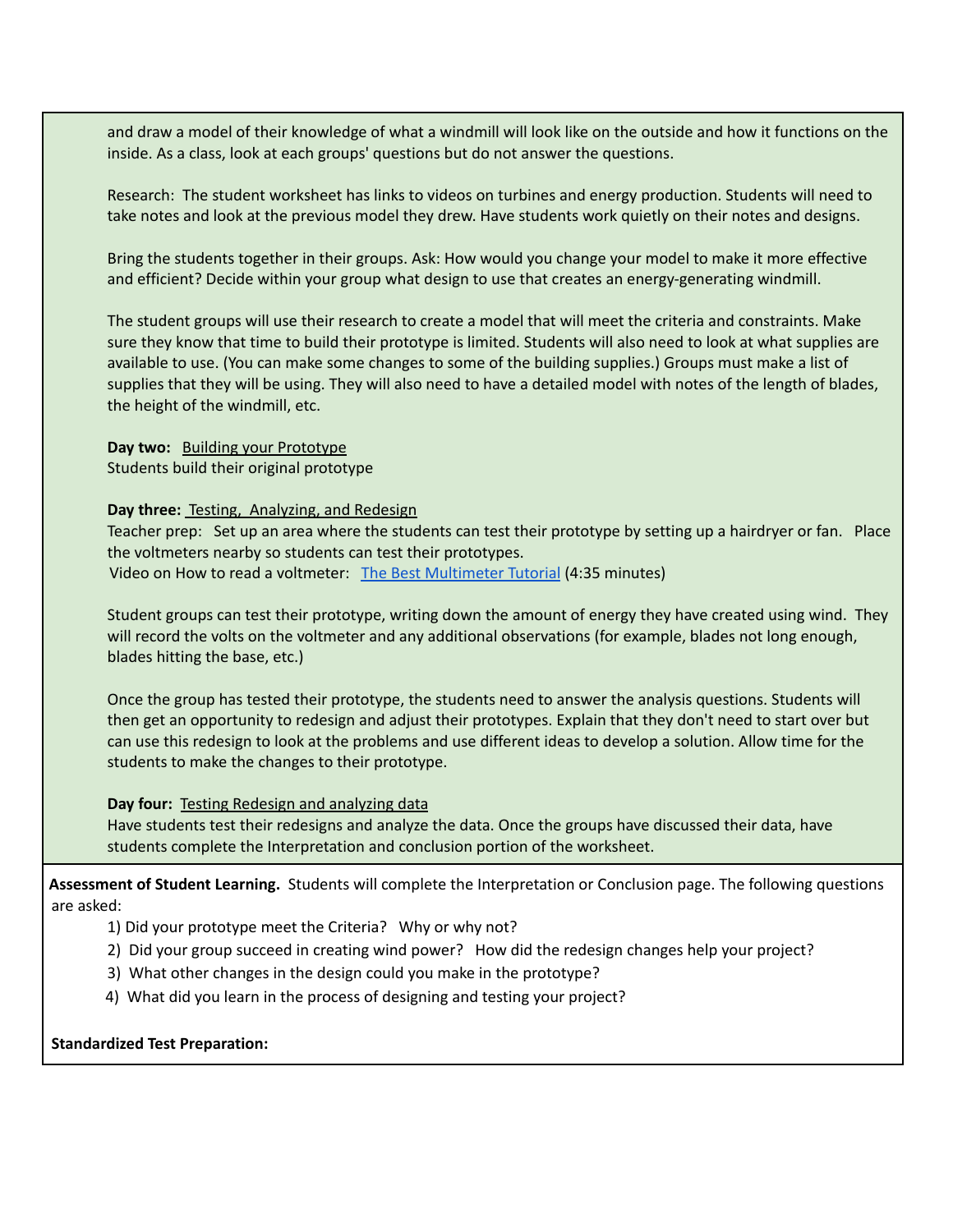## **The Power of Wind**

- 1. What are the advantages of wind power? Choose all that apply.
	- a. Wind energy is mostly free.\*
	- b. Wind energy produces fewer emissions.\*
	- c. Wind energy does not require expensive machinery.
	- d. Wind is always blowing to create a steady source of energy.
- 2. What are the criteria for a city that wishes to design a system to capture wind energy in a city today? Choose all that apply.
	- a. The energy produced must supplement the energy sources currently used.\*
	- b. The energy must be transformed into usable electricity.\*
	- c. The energy must allow for enough extra to sell to the electric company.
	- d. The energy must replace all other sources of electricity for the household.
- 3. What are the constraints for the city as it designs a system to capture wind energy? Choose all that apply.
	- a. Cost of the windmills.\*
	- b. Amount of electricity the windmills can produce.\*
	- c. The number of days of adequate wind.\*
	- d. The size of the area available for windmills.\*
- 4. Why is wind energy attractive to people living in Utah? Choose all that apply.
	- a. The energy source is mostly free.\*
	- b. Wind energy produces little or no emissions.\*
	- c. Current energy sources produce emissions.\*
	- d. Wind energy costs less than other sources.

## **Extension of lesson and Career Connections:**

Have students look up different careers in wind power. The following are some websites to find research. DOE Wind [Career](https://www.energy.gov/eere/wind/wind-career-map) Map shows various career opportunities. DOE Wind Career Map with [Descriptions](https://www.energy.gov/eere/wind/wind-career-map-text-version) gives students definitions of the careers.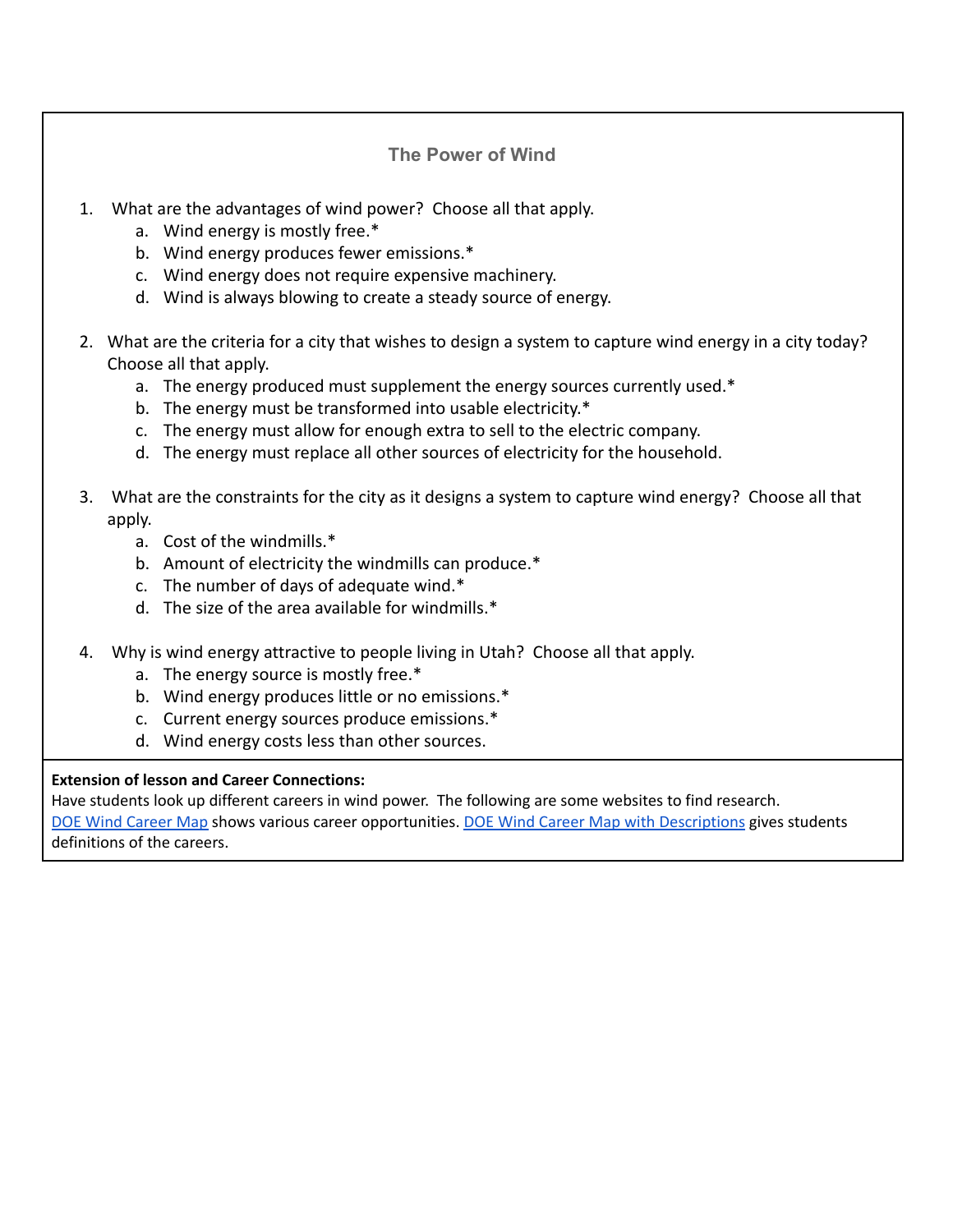## **The Power of the Wind**

**Name\_\_\_\_\_\_\_\_\_\_\_\_\_\_\_\_\_\_\_\_\_\_\_\_\_\_\_\_\_\_\_\_\_\_\_**

The mayor of a small town needs your help. The town will be growing quickly in the next few years. The city council would like to see this growing city use renewable energy as an energy source. Many on the city council would like to look into wind energy. Your job is to create a prototype using wind to generate electricity for the town. A "prototype" is a physical model of a machine that can be adjusted and changed to meet needs.

The mayor has assigned you and your partners to create an efficient windmill prototype to see if it can generate at least 1.0 volts of electricity.

Together with your group, discuss three main questions you will need to research before building.

1.

2.

3.

**Research:** Research is important to the engineering process. Watch the following videos and write down what you learned in them.

[Energy](https://youtu.be/niZ_cvu9Fts) 101: Wind Power (2:13 minutes)

What did you learn from the video?

Energy 101: wind [turbines](https://youtu.be/EYYHfMCw-FI) (3:16 minutes)

What did you learn from the video?

<https://www.energy.gov/eere/wind/animation-how-wind-turbine-works>

What does this animation show?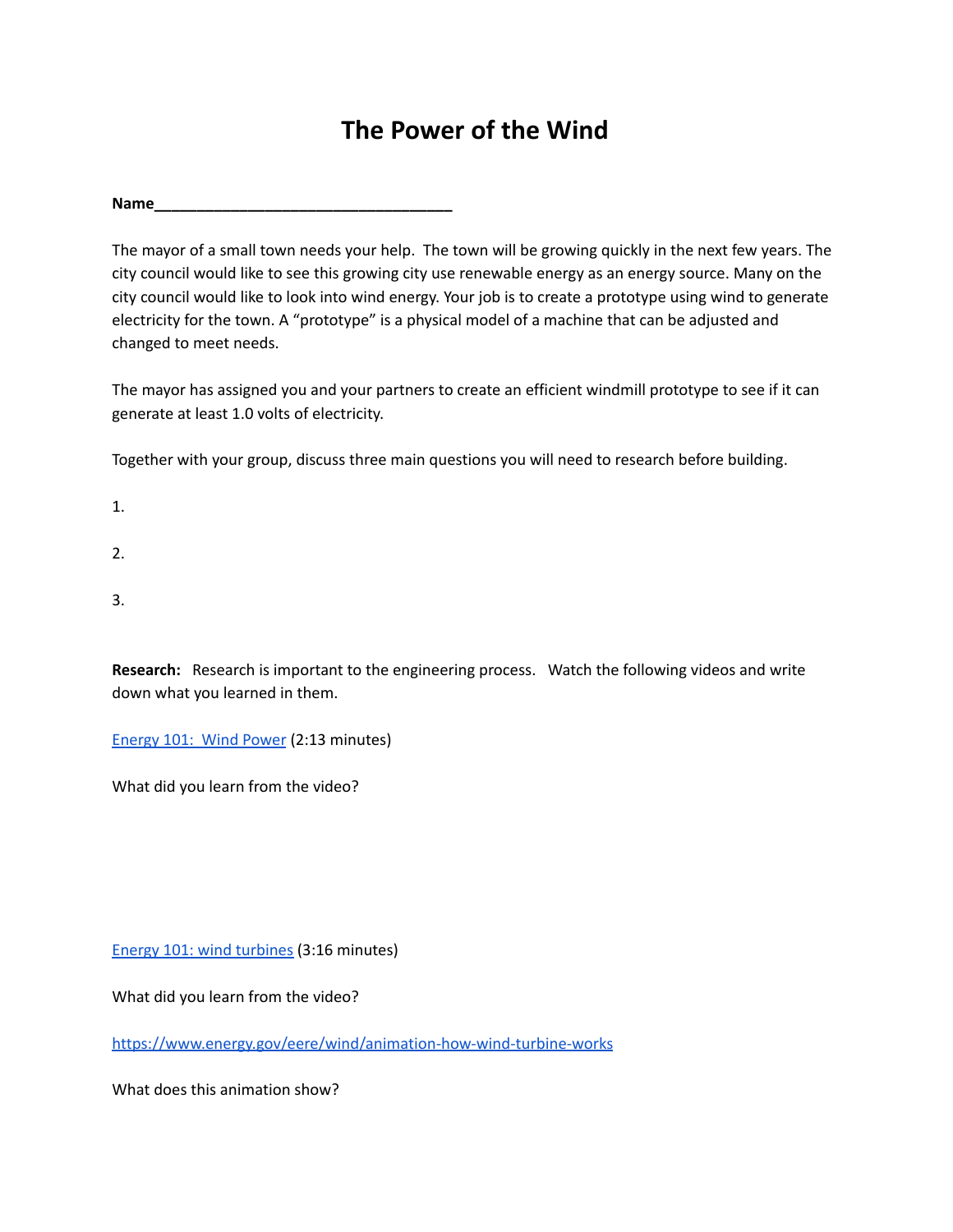**Criteria:** Create a windmill that can generate at least 1.0 volts of electricity on a voltmeter.

**Constraints:** Limited supplies-- Craft Sticks, low-temperature glue gun, glue sticks, different types of paper, Time: You have 1 hour to construct the windmill Blade Size

\_\_\_\_\_\_\_\_\_\_\_\_\_\_\_\_\_ Windmill Height\_\_\_\_\_\_\_\_\_\_\_\_\_\_

\_\_\_\_\_\_\_\_\_\_\_\_\_\_\_\_\_

Based on your research, draw a model of your windmill. Include dimensions of the blade, height of the windmill, location of the motor, and wires.

**List of supplies your group chose.**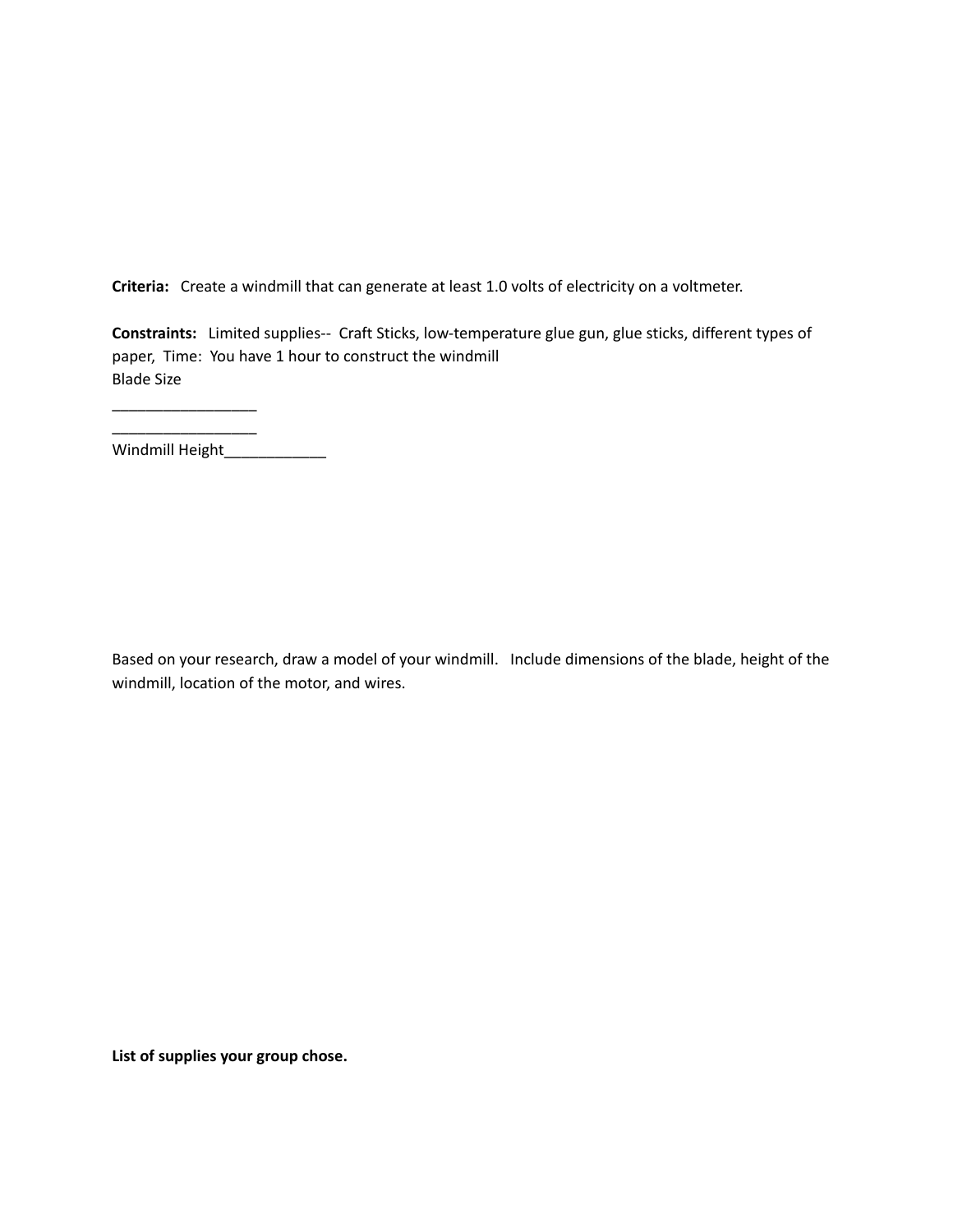**Testing**: Place your windmill in front of the fan. Record the number of volts created (the data) on the table below.

|              | Fan Test #1 | Fan Test #2 | Fan Test #3 | Observations |
|--------------|-------------|-------------|-------------|--------------|
| Low-Speed    |             |             |             |              |
| Medium-Speed |             |             |             |              |
| High-Speed   |             |             |             |              |

**Analysis**: Answer the following questions.

1) How did your windmill perform? Give some examples from your observations.

2) What changes do you need to make to the windmill to make it more efficient or fix issues during testing?

**Redesign:** Redesign your windmill by making changes to improve or reach the criteria. Then retest your design and record the results in the table below.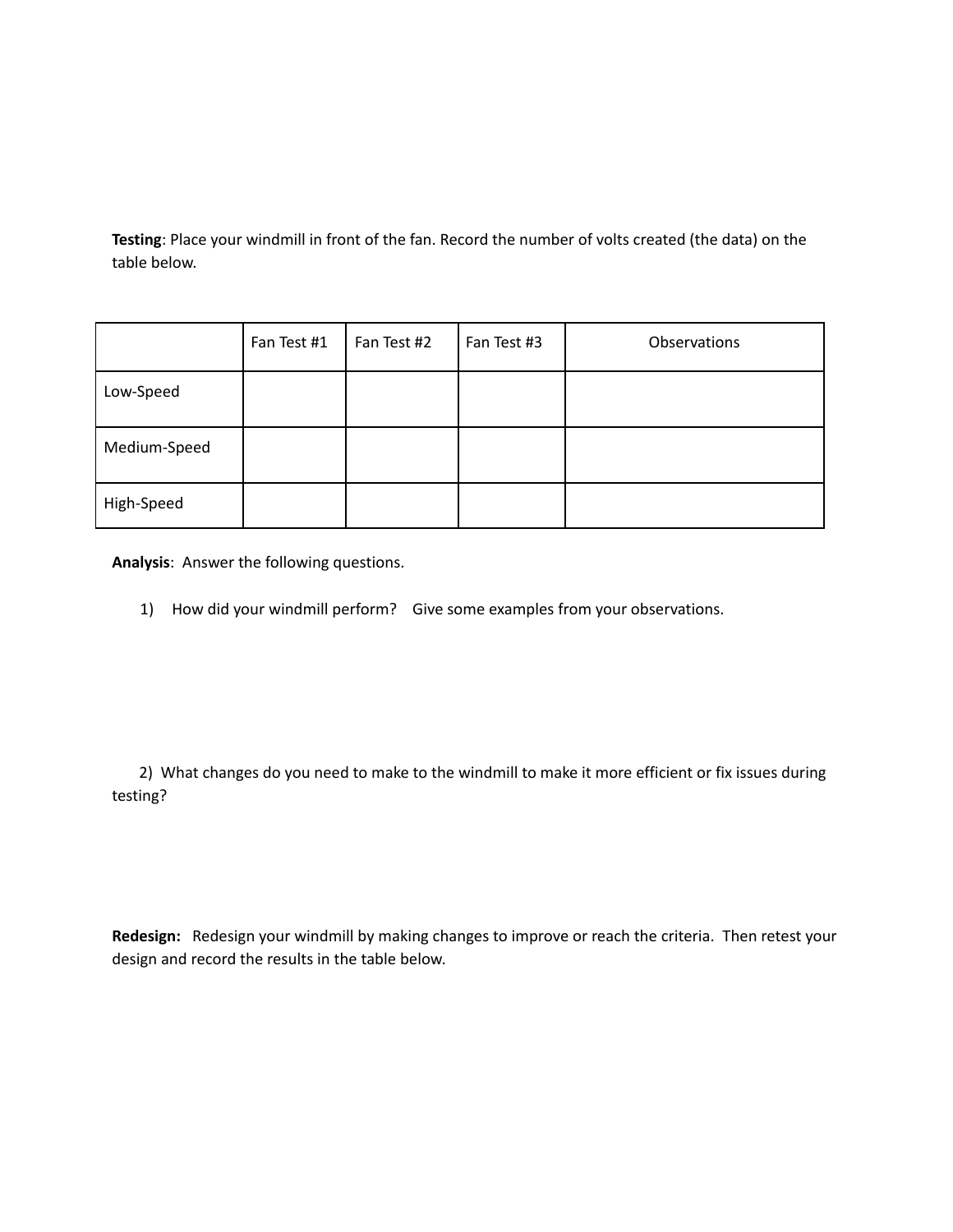|              | Fan Test #1 | Fan Test #2 | Fan Test #3 | Observations |
|--------------|-------------|-------------|-------------|--------------|
| Low-Speed    |             |             |             |              |
| Medium-Speed |             |             |             |              |
| High-Speed   |             |             |             |              |

**Analysis:** Answer the questions below.

1) Did your redesign meet the criteria? Why or Why not? Describe your observations.

2) What changes do you need to make to the windmill to make it more efficient or fix issues during testing? Use the space below to show any redesigns.

**Interpretation or Conclusion:** Answer the following questions about your project.

1) Did your prototype meet the Criteria? Why or why not? Did your group succeed in creating wind power? How did the redesign changes help your project?